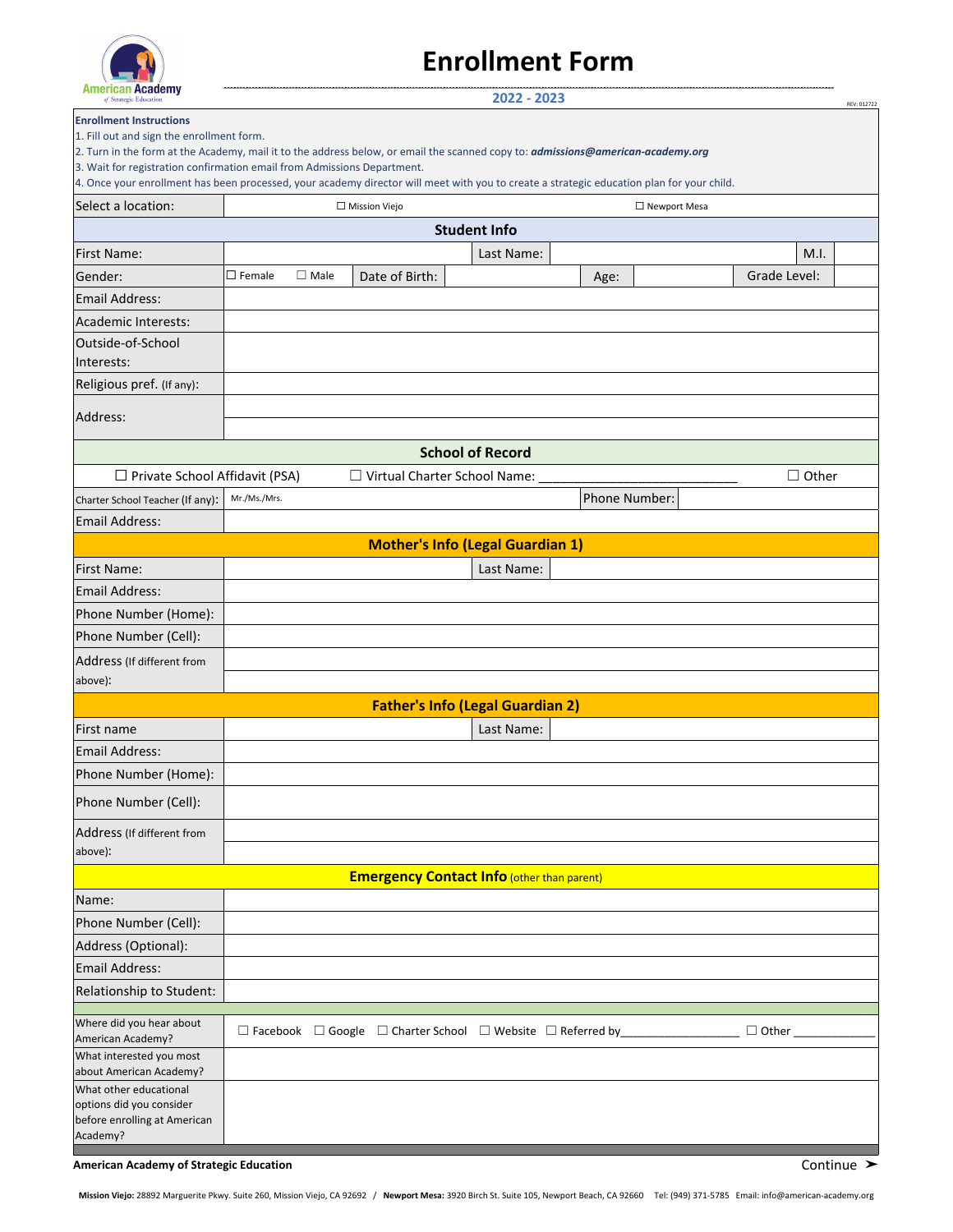|                        | <b>Select Program</b>                                                                                                                |
|------------------------|--------------------------------------------------------------------------------------------------------------------------------------|
| <b>Days Enrolling:</b> | $\Box$ Monday / Wednesday (Mission Viejo)<br>$\Box$ Tuesday / Thursday (Newport Mesa)<br>$\Box$ Friday (Either)                      |
| <b>Select Program:</b> | $\Box$ Free Friday for Enrolled 2-day Students                                                                                       |
|                        | $\Box$ Friday Only<br>$\Box$ 2-day Virtual Hybrid<br>$\Box$ 2-day In Person<br>$\Box$ Spanish Immersion<br>$\Box$ Mandarin Immersion |
| <b>Extended Day:</b>   | $\Box$ Bridge/Academy Ext. Day 2:00p to 3:00p<br>$\Box$ Kidspot Ext. Day 1:00p to 2:00p<br>$\Box$ Kidspot Ext. Day 1:00p to 3:00p    |

# **Food Restrictions at the Academy:**

My child will not bring any snacks or food to the Academy that contains peanuts or nuts. Initial

# **Consent to Photograph and Video Release:**

My signature grants permission to American Academy the right to use and copyright photographs and video footage of my child without restriction for any professional purpose such as, but not limited to, promotion, advertising, marketing and public relations. I hereby release and discharge American Academy and all affiliates from any and all claims and demands arising out of or in connection with the use of the photographic, audio or video recordings, including any and all claims for libel. There is no time limit on the validity of this release nor is there any geographic limitation on where these materials may be distributed. Initial

If you would NOT like your child to participate in activities such as these, you must notify the academy, and they will ensure that your child is not photographed for the duration of the program.

#### **Insurance:**

American Academy does not carry health or accident insurance on its participants. All expenses incurred in the treatment of illness, injuries, or accidents will be the responsibility of the participant and his/her parents. I have read and accept the above conditions. **Initial** 

#### **No Refunds:**

As with other academic institution, American Academy of Strategic Education does not provide any prorated refunds for missed classes. Initial:

#### **Financial Responsibility:**

Parent agrees to be personally financially responsible for the timely payment of all fees owed for the length of time for which the Student is being registered and enrolled. Parents may pay the total balance due for the year or make partial payments semi-annually or monthly that includes a \$50 per payment fee. If the child is using charter funds to pay fees, the parent assumes all financial responsibility whether or not Student's charter school ultimately agrees to pay such balance(s). I understand that when I register my child for any classes at American Academy of Strategic Education (Academy) or receive any services from the Academy, I accept full responsibility to pay all fees and other associated costs assessed as a result of my registration and or receipt of services. I further understand and agree that my registration and acceptance of these terms constitutes a promissory note agreement, a financial obligation as defined by the US bankruptcy code in which the Academy is providing educational services, and I promise to pay for all assessed fees and other associated costs by the published or signed due date regardless of charter fund allocation, I commit to pay the full amount of owed, and I authorize American Academy of Strategic Education take necessary measures to discharge all remaining debt. It is understood that any charges or additional charges could require an adjustment to the net amount due. In the event it is deemed necessary to use collection procedures to collect outstanding fees, book charges, and any miscellaneous charges not paid when due, I agree to pay all reasonable collection costs and charges associated with collection. Initial

# Able to Learn and Study Independently (\*applicable for grades 2<sup>nd</sup> and above):

American Academy's philosophy of education includes an element of required independent study for students 2nd grade and above, in addition to our project-based classes. Independent study allows each child to learn at his own ability level and pace. American Academy offers a paper-based independent study curriculum at no charge. Parents are able to provide an independent study curriculum of their choice or as directed by their child's homeschool charter school. Parents commit to have their child complete necessary independent study on days they are not enrolled at the Academy. Parent states that, to the best of parent's knowledge, the Student is able to study independently at the Academy in a quiet environment with minimum supervision and assistance. American Academy staff reserve the right to determine a student's ability to study independently with minimum supervision and assistance. Initial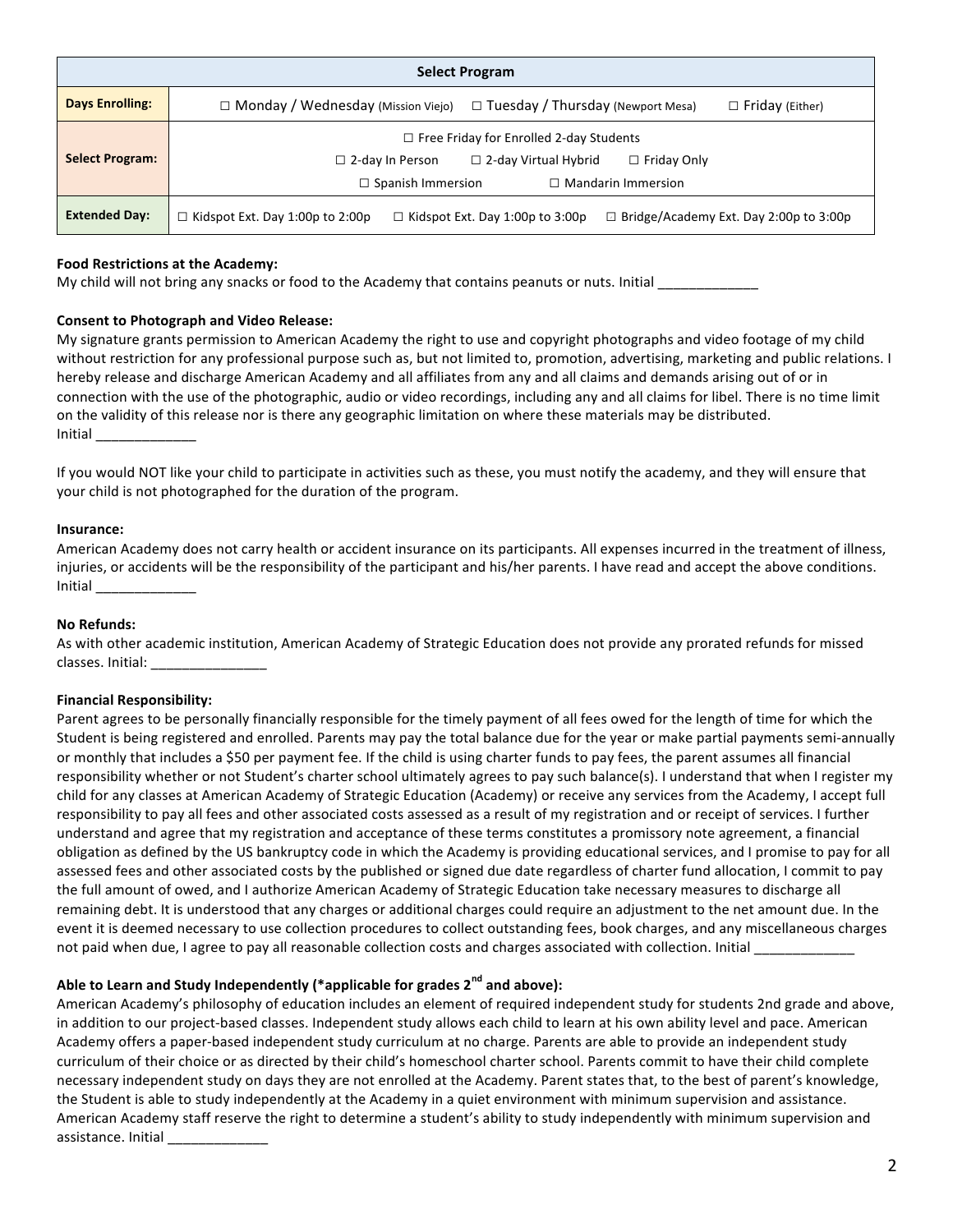# **Medical History:**

| Does the student currently have any illnesses? | $\Box$ Yes $\Box$ No |           | If yes, please describe |
|------------------------------------------------|----------------------|-----------|-------------------------|
| Is the student currently taking medications?   | $\Box$ Yes $\Box$ No |           | If yes, please describe |
| Has the student ever:                          |                      |           |                         |
| Had a physical handicap?                       | $\Box$ Yes           | $\Box$ No | If yes, please explain  |
| Been diagnosed with mental illness?            | $\Box$ Yes           | $\Box$ No | If yes, please explain  |
| Been given an IEP?                             | $\Box$ Yes           | $\Box$ No | If yes, please explain  |
| Been given a 504?                              | $\Box$ Yes           | $\Box$ No | If yes, please explain  |
| Been discharged or expelled from school        | $\Box$ Yes           | $\Box$ No | If yes, please explain  |
| Had any unusual behavior?                      | $\Box$ Yes           | $\Box$ No | If yes, please explain  |

# **Consent to Treatment for Emergency Medical and Dental:**

As the parent, guardian, or authorized representative, I hereby give consent to American Academy of Strategic Education (hereafter "American Academy") and its employees and volunteers to obtain all emergency medical or dental care as is deemed necessary for my child. This care may be given under whatever conditions are necessary to preserve the life, limb, or well-being of the child. Initial

# Acknowledgement of Risk and Release and Waiver of Liability:

As the parent or legal guardian of \_\_\_\_\_\_\_\_\_\_\_\_\_\_\_\_\_\_\_\_\_\_\_\_\_\_\_\_\_\_\_\_(Child's name), I acknowledge that there are certain risks inherent in my child's participation in the American Academy. These risks include, but are not limited to, risks associated with travel to, from, and in and around our academy, and my child's participation in supervised and unsupervised activities while at American Academy. I also acknowledge that any questions that my child or I may have about activities related to American Academy can be addressed to representatives of American Academy. I agree that I will inform an appropriate representative of the Academy of any special information regarding the health, or physical or mental condition of my child that may be relevant to my child's participation at the Academy. In consideration for permitting my child to participate at the Academy, I hereby agree:

(a) to release and discharge the Academy from any liability or responsibility for any personal or bodily injury, death, and for any damage to or loss of property, however caused, that my child or I suffer as a result of or in connection with my child's participation at the Academy, including, without being limited to, any injury, loss, or damage resulting from, arising out of, or occurring in connection with the negligent acts or omissions of members of the faculty, staff, other employees, agents, or servants of the Academy; and Initial

(b) not to raise any claim or institute any legal action or proceeding, on my behalf or on behalf of my child, against the Academy for any cause of action that may result from or arise out of or in connection with my child's participation at the Academy, for any personal or bodily injury (including death) to my child, including, without being limited to, injury, loss, or damage that may result from or arise out of or in connection with the negligent acts or omissions of members of the faculty, staff, other employees, agents, or servants of the Academy. Initial

(c) acknowledge the risk of communicable diseases and to release and discharge the Academy from any liability or responsibility for any personal or bodily injury, death, and for any damage to or loss of property, however caused, that my child or I suffer as a result of or in connection with my child's participation at the Academy, including, without being limited to, any injury, loss, or damage resulting from, arising out of, or occurring in connection with the negligent acts or omissions of members of the faculty, staff, other employees, agents, or servants of the Academy. Initial \_\_\_\_\_\_\_

All references to the Academy in this form will include, and all provisions of this form will insure to the benefit of the Academy's officers, employees, agents, servants, and representatives.

This acknowledgment of risk and release and the waiver of liability are governed by and will be construed in accordance with the laws of the State of California without regard to principles of conflicts of law. I agree that I will submit to the exclusive jurisdiction of the federal and state courts located in Orange County, California, for the resolution of all disputes arising hereunder or relating hereto, regardless of the place of execution of this form. Initial

#### Payment:

Enrollment at American Academy of Strategic Education is a year-long commitment. All programs require a one-year enrollment commitment except for our virtual hybrid program which is one semester. Initial \_\_\_\_\_\_